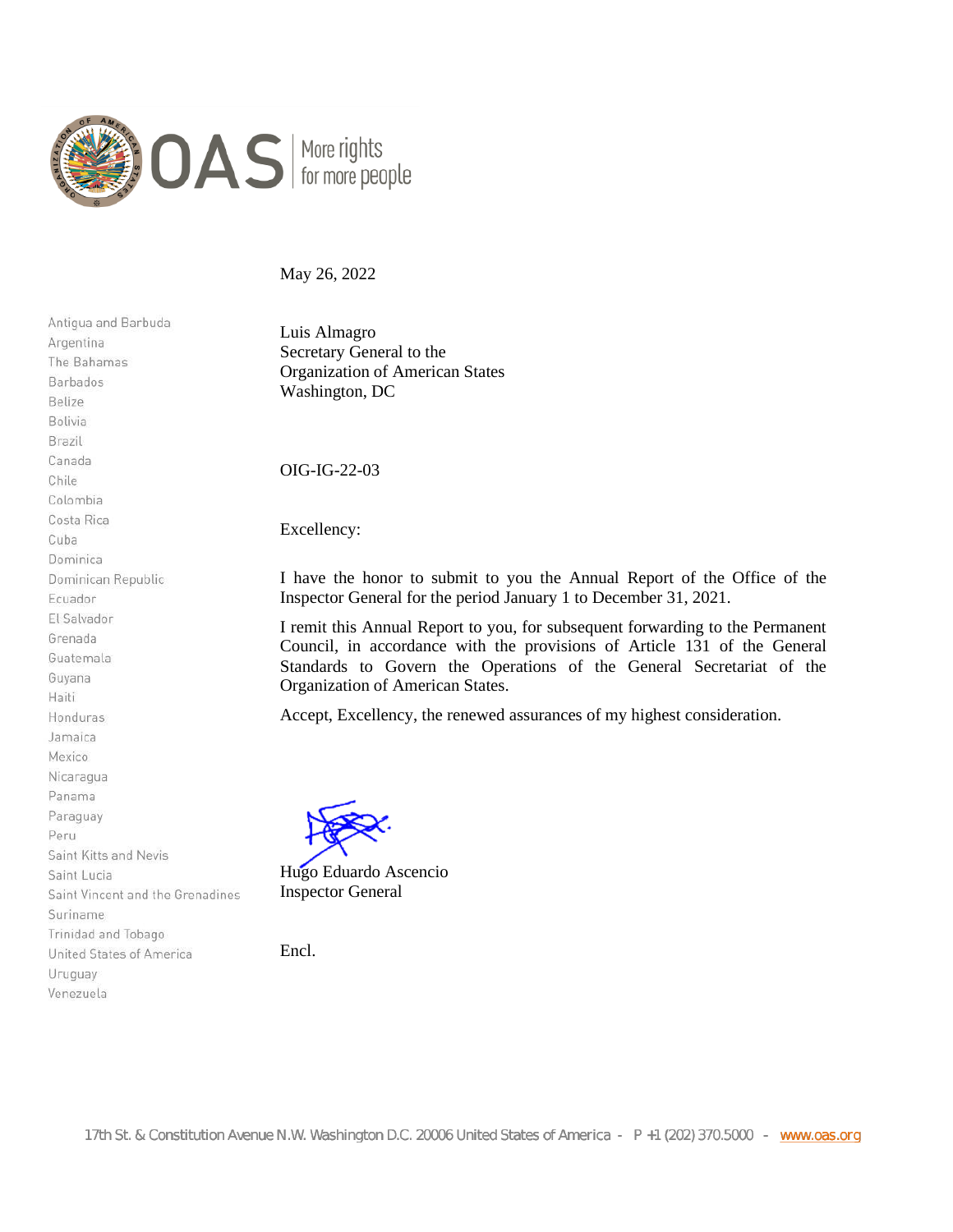

# **2021**

# **Annual Report of the Office of the Inspector General**

for the Period of January 1 to December 31, 2021

This report is presented in compliance with Article 131 of the General Standards to Govern the Operations of the General Secretariat

Office of the Inspector General

**May 26, 2022**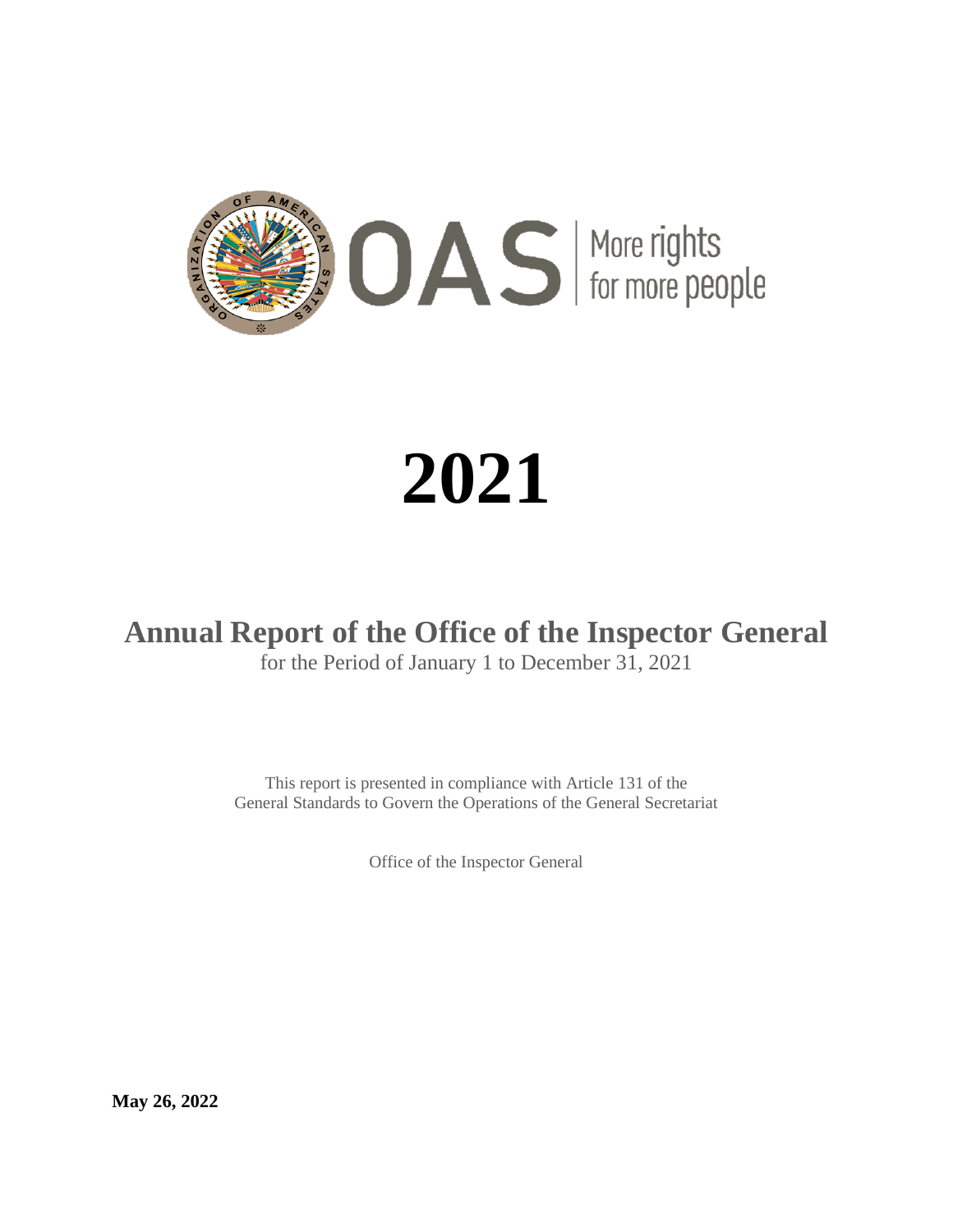Original: English

# **Contents**

| VII. OIG Participation at Meetings and Coordination with Other Oversight Bodies 13 |  |
|------------------------------------------------------------------------------------|--|
|                                                                                    |  |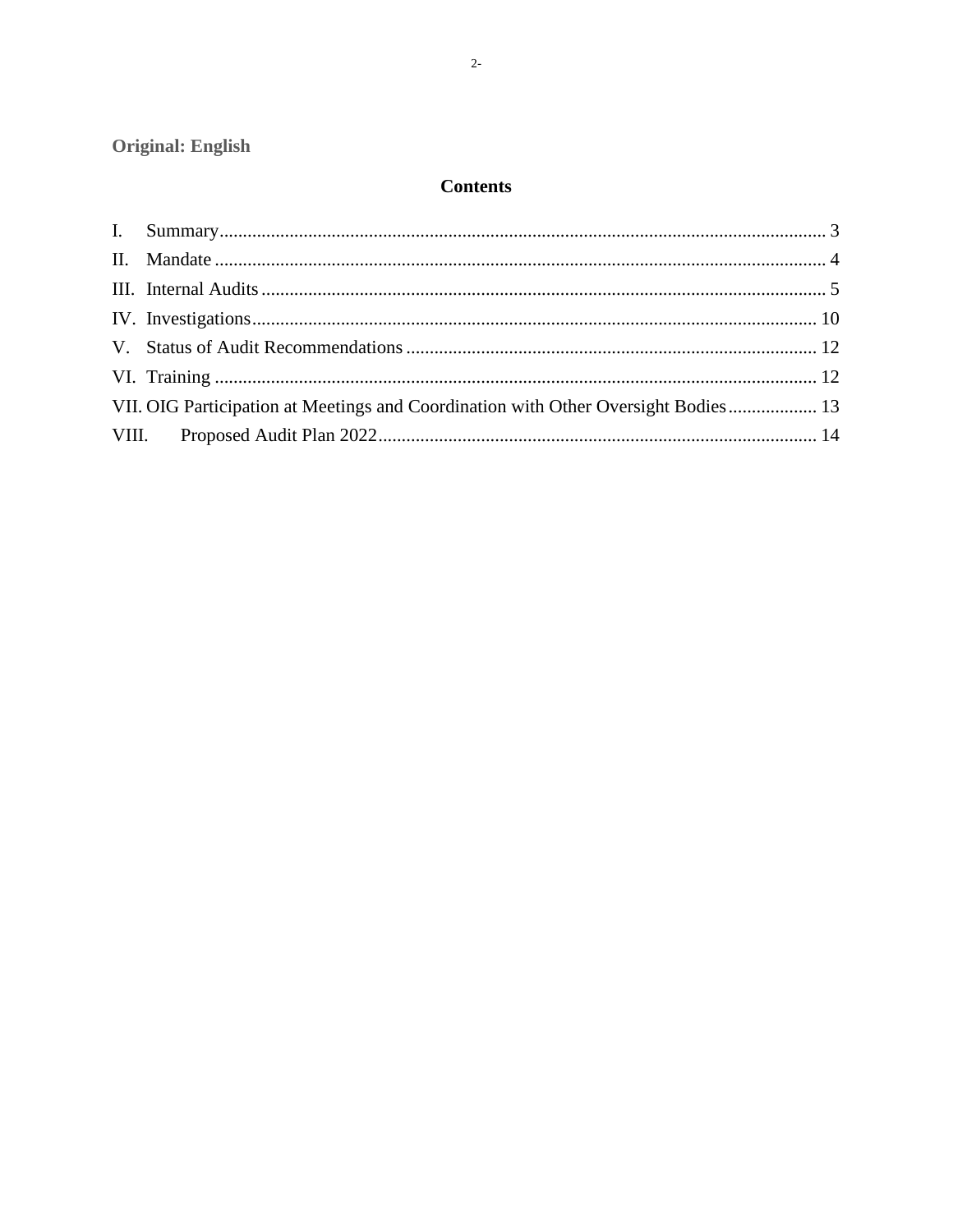#### **I. Summary**

<span id="page-3-0"></span>This report is submitted in conformity with Article 131 of the General Standards. It covers the activities of the Office of the Inspector General (OIG) from January 1 to December 31, 2021.

The Inspector General enjoys the functional independence needed to initiate, perform, and report to the Permanent Council, the CAP, the Audit Committee and to the Secretary General on the audits, investigations, and inspections required to ensure the correct use and administration of the Organization's resources and to safeguard its assets, as well as on the overall efficacy of the functions of the OIG.

During the period from January 1 to December 31, 2021, the OIG staff:

- 1. Engaged in eight audits, six were completed.
- 2. Addressed eight investigative matters of which four were completed.
- 3. Completed its risk-based bi-annual internal audit plan for the General Secretariat of the Organization for the period 2021-2022.
- 4. Collaborated and led the execution of the following mandates established by the General Assembly:
	- a. Annual Report of Workplace Harassment Cases Managed by the Office of the Inspector General and the Office of the Ombudsperson (AG/RES. 2957 (L-O/20), paragraph (IV) (31) – Annex II.22 AG/RES.2971 (LI-O/21)).
	- b. Inspections of the personnel transfers, internal and external competitions, and reclassifications included in both program-budget; (AG/RES. 2940 (XLIX-O/19), section (IV) (11) (c)) and (AG/RES. 2957 (L-O/20), section (IV) (12) (b) – Annex II.9 AG/RES.2971 (LI-O/21)).
	- c. Reports to the CAAP on a quarterly basis of the analysis on the status of implementation of recommendations made (AG/RES. 2957 (L-O/20), paragraph (IV) (30) section (a) – Annex II.21 AG/RES.2971 (LI-O/21)).
	- d. Proposal for stablishing an Audit Committee (AG/RES. 2971 (LI-O/21), Chapter III,  $(12)$  (a)).
- 5. Collaborated in the development of a proposal to address the General Assembly mandate for establishing a separate and independent budget process for OAS oversight mechanisms including the Office of the Ombudsperson (OMB), the Office of the Inspector General (OIG), and the Administrative Tribunal (TRIBAD) (AG/RES. 2957 (L-O/20), paragraph (IV) (7) (d) - Annex II.6 AG/RES.2971 (LI-O/21)).
- 6. Continued acting as observers at several GS/OAS committees as well as met virtually with and presented reports to the OAS governing bodies.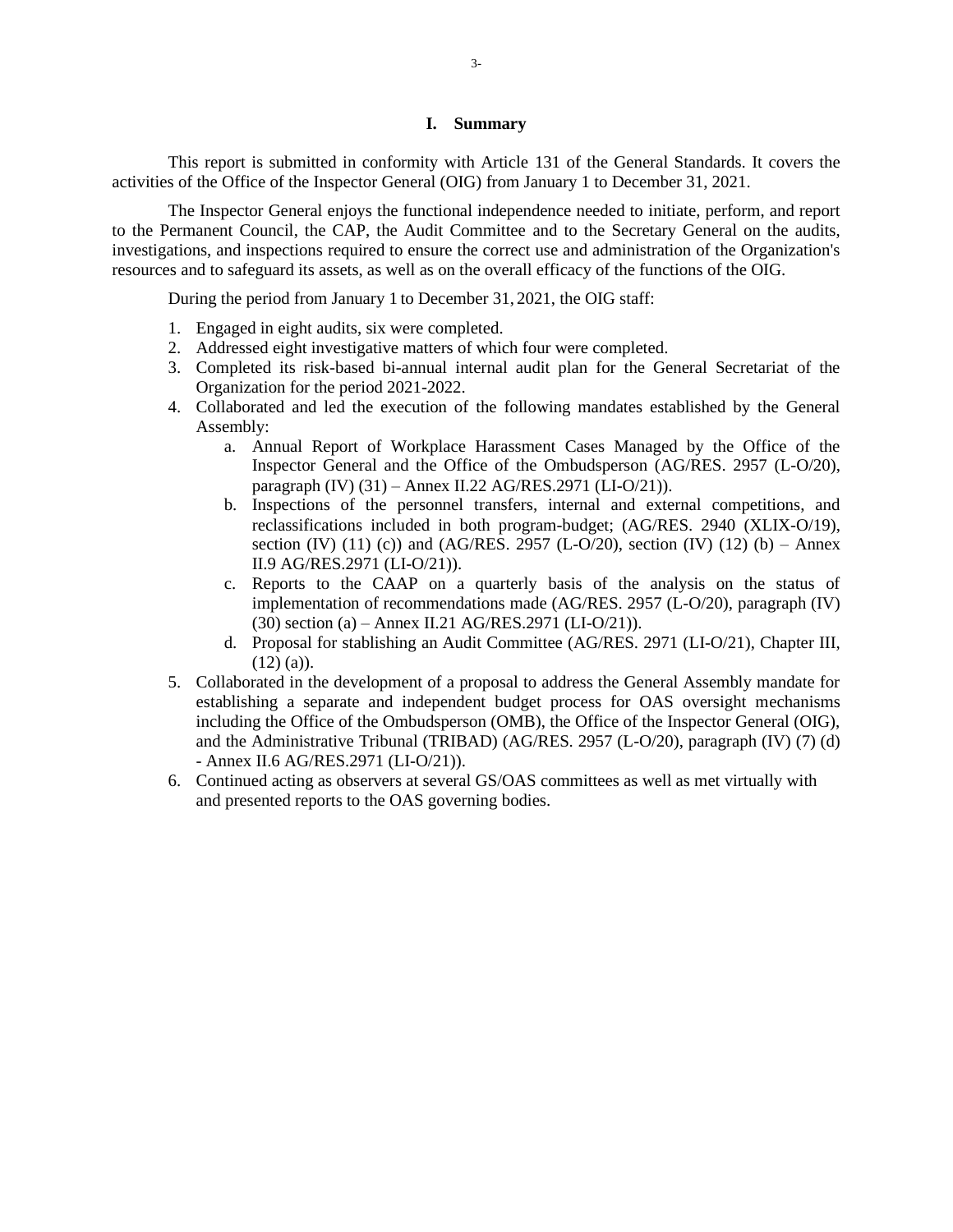#### **II. Mandate**

<span id="page-4-0"></span>**Article 126 of the General Standards to Govern the Operations of the General Secretariat - Internal audit and the Internal Audit Charter:** *"The Office of the Inspector General is the dependency responsible for exercising the functions of financial, administrative, and operational auditing, for the purpose of determining the level to which the General Secretariat achieves the objectives of diverse programs and the efficiency, economy and transparency with which resources are used, as well as issuing recommendations to improve management of the General Secretariat. To achieve the aforementioned purpose, the Inspector General shall establish appropriate internal auditing procedures that reflect international best practices, to verify compliance with the standards and regulations in force, through critical, systematic, and impartial examination of official transactions and operational procedures related to the resources administered by the General Secretariat. To that end, after consultation with the Audit Committee, the Secretary General shall issue an Internal Audit Charter through an Executive Order regulating such activities, in accordance with these General Standards, with the Permanent Council duly apprised".*

**Article 128 of the General Standards - Independence of the Inspector General**: *"The Inspector General shall enjoy the functional independence needed to initiate, perform, and report to the Permanent Council, the CAAP, the Audit Committee and to the Secretary General on the audits, investigations, and inspections required to ensure the correct use and administration of the Organization's resources and to safeguard its assets, as well as on the overall efficacy of the functions of the Office of the Inspector General and on the qualifications and performance of the staff and independent contractors providing services in said office".*

## **Article 131 of the General Standards - Reports of the Inspector General and the General Secretariat's Obligation to act:**

**a."** *The Inspector General shall present the Secretary General with reports on the audits, investigations, and inspections he/she conducts, with copies to the Audit Committee. The Inspector General's reports will also be made available to the member states upon their request. In such cases the Inspector General*  will keep the Secretary General duly apprised. In submitting his/her reports, the Inspector General *recommend such measures as he/she deems necessary to safeguard their confidentiality.*

**e**." The *reports of the Inspector General will be made available to the member states upon request by the OAS Permanent Missions. In submitting his/her reports, the Inspector General shall take the measures that he/she deems necessary to protect sensitive information that could compromise pending legal action, expose sensitive organizational data of designated operators, endanger the safety and security of any entity, unit, or individual, or infringe on the privacy rights of any individual".*

**Executive Order No. 14-03, Procedures for Whistleblowers and Protections against Retaliation,** issued on November 21, 2014, outlines the General Secretariat's general policies for encouraging the reporting of financial and administrative misconduct, as well as procedures to accept reports by prospective whistleblowers seeking protection from reprisals for their actions. Specifically, this policy provides the basis for the protection of whistleblowers, informants, and witnesses from retaliation in the reporting of financial and administrative misconduct and is essential in the fight against fraud. The OIG Hotline is available to the public as an additional mechanism for reporting allegations of misconduct involving the human resources of the GS/OAS, as well as allegations of fraudulent, corrupt, coercive, and collusive practices involving the GS/OAS, whether committed by staff members or other personnel, parties or entities, and deemed to be detrimental to the Organization.

**Executive Order No. 15-02, Policy and Conflict Resolution System for Prevention and Elimination of All Forms of Workplace Harassment,** adopted on October 15, 2015, emphasizes that the GS/OAS is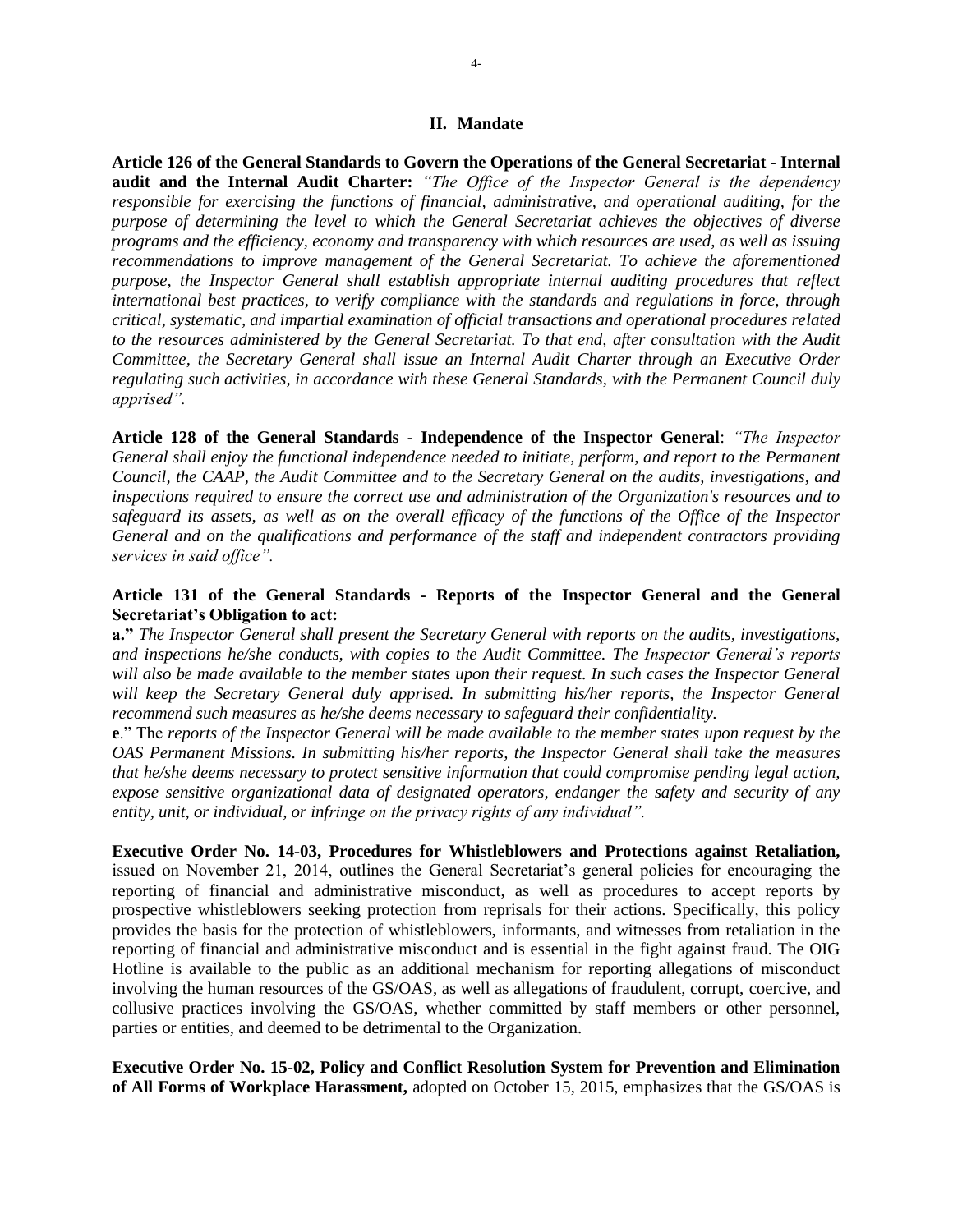<span id="page-5-0"></span>committed to provide a workplace that is free of all forms of harassment. The OIG is the competent and chosen authority by the General Secretariat to address formal workplace harassment complaints.

#### **III. Internal Audits**

In the January 1 - December 31, 2021, period, the OIG's Internal Audit Section engaged in eight audits, six of which were completed, as detailed in the table below:

| Code             | <b>Title</b>                                                       | Origin            | <b>Status as of</b> |
|------------------|--------------------------------------------------------------------|-------------------|---------------------|
|                  |                                                                    |                   | 12/31/2021          |
| <b>AUD-21/01</b> | Inspections of Personnel Transfers, Internal and External          | General           | Completed           |
|                  | Competitions, and Reclassifications Included in the                | Assembly          |                     |
|                  | Program-Budget 2020 - 2nd Semester 2020                            |                   |                     |
| <b>AUD-21-02</b> | Follow Up - Contract Management - Major Contracts of the<br>GS/OAS | <b>Audit Plan</b> | Completed           |
|                  |                                                                    |                   |                     |
| <b>AUD-21-03</b> | Project Monitoring Follow Up                                       | Audit Plan        | Completed           |
|                  |                                                                    |                   |                     |
| <b>AUD-21-04</b> | Audit of Common Costs and Other Disbursements                      | Audit Plan        | Completed           |
| <b>AUD-21-05</b> | Cash Management - GS/OAS Treasury Fund                             | Audit Plan        | Completed           |
|                  |                                                                    |                   |                     |
| <b>AUD-21/07</b> | Inspections of Personnel Transfers, Internal and External          | General           | Completed           |
|                  | Competitions, and Reclassifications Included in the                | Assembly          |                     |
|                  | Program-Budget 2021 -1st Semester 2021                             |                   |                     |
| <b>AUD-19/02</b> | The Inter-American Commission of Human Rights                      | Audit Plan        | In process          |
|                  | (IACHR) - Audit of Disbursements & Hiring Personnel                |                   |                     |
| <b>AUD-21-06</b> | <b>Conference Management</b>                                       | Audit Plan        | In process          |
|                  |                                                                    |                   |                     |

The results of the completed audits were as follows:

# **AUD-21/01– Inspections of Personnel Transfers, Internal and External Competitions, and Reclassifications Included in the Program-Budget 2020 – 2 nd Semester 2020**

The General Assembly through Resolution AG/RES. 2940 (XLIX-O /19), section (IV) of the Program Budget of the Organization for 2020 requested the following under the Human Resources section:

*"11 c. To instruct the Office of the Inspector General in its Semimanual reports to ascertain that personnel transfers, internal and external competitions, and reclassifications included in this program-budget are done in strict accordance with the applicable standards."*

As per the General Assembly instructions stated above, the OIG performed a review of the related personnel actions for the period from **July 1, 2020, to December 31, 2020**. The Department of Human Resources (DHR) provided the OIG with a list of **38 files/records** that covered personnel transfers, competitions, and reclassifications of posts. Our review, based on representative samples randomly selected by us, noted the following: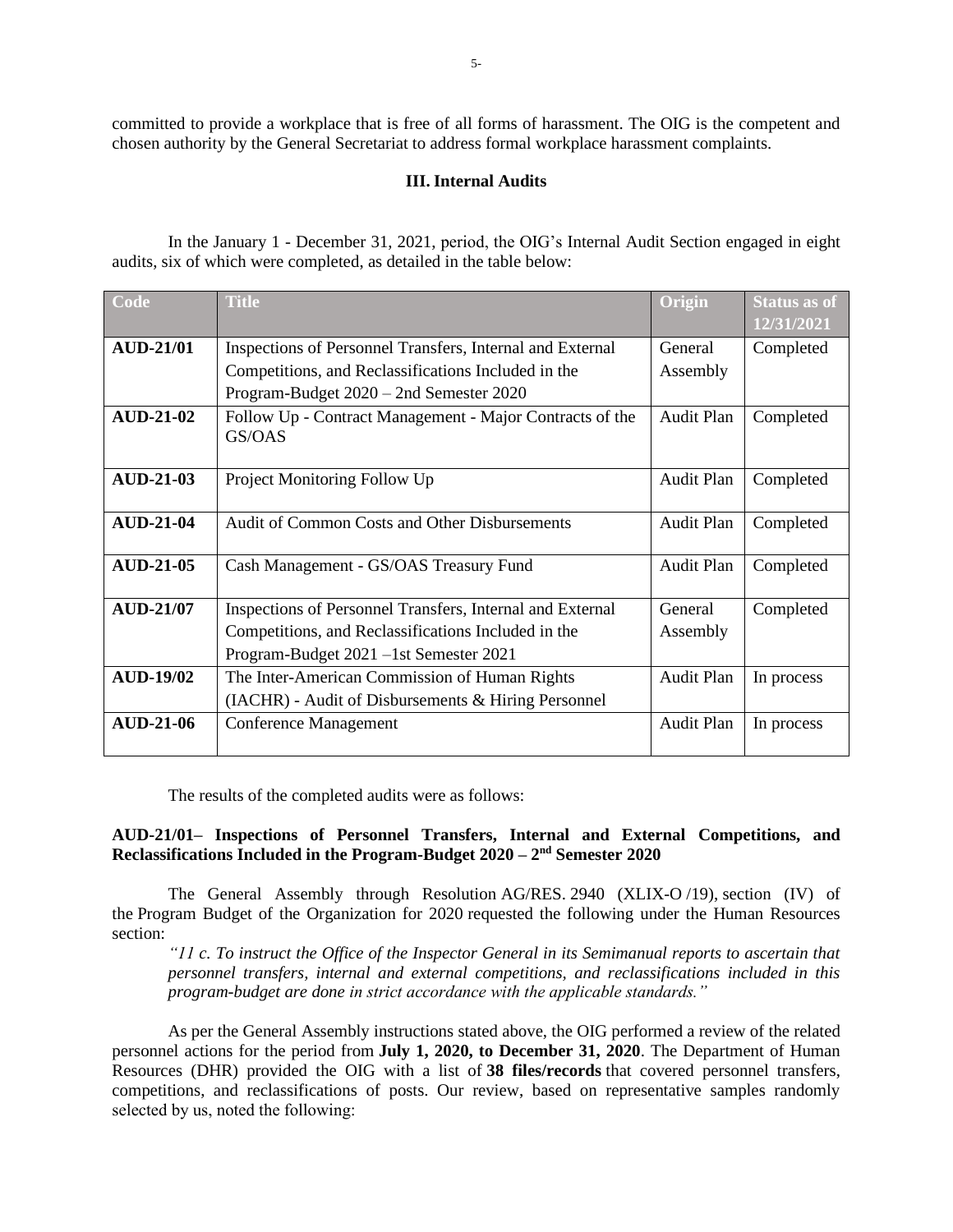# **1. Special Duty Allowance (SDA) recipients for more than 18 months:**

Staff Rule 103.7(e)indicates that: *"…the payment of an allowance shall not exceed 18 months*".

As of December 31, 2020, there were four staff members receiving SDA payments. In all those cases the individuals had been receiving the SDA payments for more than 18 months. The aging of months fluctuated between 26 to 101 months.

From those four cases mentioned above there is an exceptional case - with SDA benefits starting in 2012 – that involves a Special Observer Contract (SOC), which is not subject to a competition process as per Staff Rules. Excluding that case, the other three cases for employees receiving SDA for more than 18 months fluctuated between 26 to 60 months.

This is a recurrent matter noted by the OIG on previous reports of inspections of personnel transfers, competitions, and reclassifications (AUD-19-06 and AUD 20-02). A recommendation was issued by the OIG on this regard in the report AUD-19-06 which is being monitored within the OIG's quarterly follow-up of audit recommendations.

# **2. Staff member working for a different department than the one accounting for related costs for more than 12 months**

As per the records provided by the DHR, during the period of review there were three staff members temporary assigned to a different department than the one accounting for the cost, with one of those cases exceeding 12 months as of December 31, 2020.

In accordance with Staff Rule 105.3 the Staff Member should be either return to his/her regular post or be transferred. If the transfer of the employee option were selected, Management should make the considerations in the Program Budget 2022 to ensure that funds are transferred from the sending area to the receiving area, so to ensure the appropriate cost accounting and reporting.

# **AUD-21/02– Follow Up - Contract Management – Major Contracts of the GS/OAS**

In 2019, the OIG performed the audit of the Contract Management – Major contracts of the General Secretariat of the Organization of American States (GS/OAS) (Audit AUD-18-04), which after an analysis of disbursements, focused on the two vendors with the major spend for the scope period:

- **1)** Omega World Travel INC. (OWT) for the contract of Travel Management Services; and
- **2)** International Building Services INC. (IBS) for the contracts of Security Guard Services, Janitorial Services and Maintenance, Messenger and other General Services.

The OIG issued 5 recommendations in the Audit AUD-18-04, all related to compliance issues noted in the contracts with IBS. This *follow-up* audit AUD-21-02, focused on the assessment of the effectiveness of the actions implemented by the General Secretariat to mitigate the risks observed in the Audit AUD-18-04. For that assessment, the follow-up audit considered the relevant contract's transactions from July 1, 2019, to June 30, 2020. In our review we noticed, that of the five recommendations previously issued, three were implemented, one was mostly implemented, and one was not implemented as detailed below.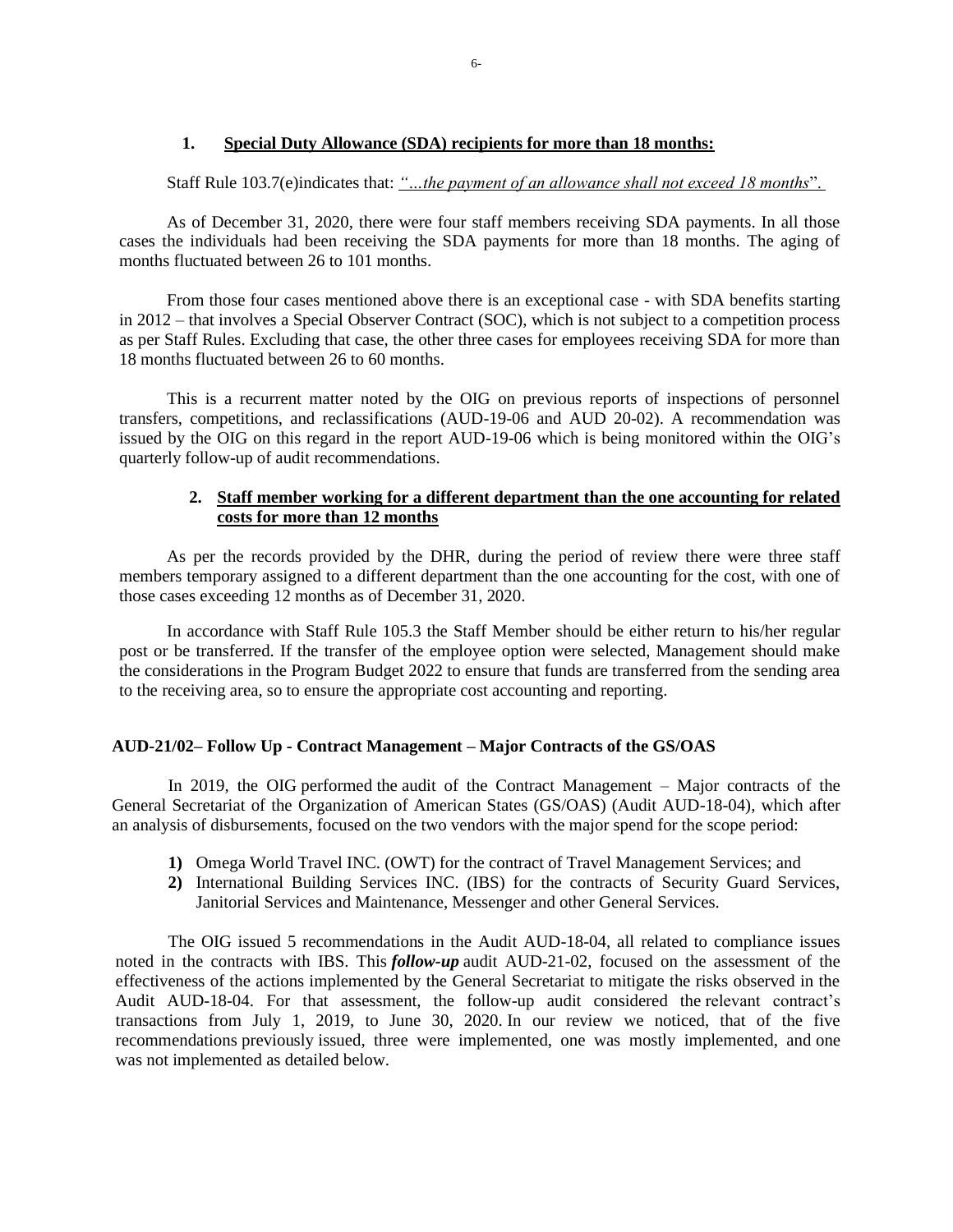# **1. Performance of the Security Guard Services Contract by IBS has improved. (Recommendation mostly implemented)**

After the audit AUD 18-04, DGS sent communications to IBS following the recommendations of the audit report and implemented some procedures to improve the internal controls. This *followup* audit (21-02) confirmed that the performance of the security guard services by IBS company has improved.

# **2. Personnel working long and extra hours to cover shifts (Recommendation not implemented)**

Several instances were noted of security personnel working long and extra hours to cover shifts, even after the letter sent by DGS to IBS to address the issue and before the changes in procedures in security services due to the COVID-19 pandemic in the second fortnight of March 2020. The figures suggest that this pattern will repeat once the operations at the GS/OAS Offices resume to normal if no action is taken in this regard.

#### **AUD-21/03– Project Monitoring Follow Up**

The main objective of this audit was to follow up on the effectiveness and efficiency of the actions implemented by the General Secretariat to mitigate the risks observed in the previous audit AUD-17-02 "Project Monitoring" carried out by the OIG in 2018.

The audit included an evaluation of the internal control environment established by the Administration to reasonably guarantee the transparency, effectiveness, and efficiency in the execution of projects financed with specific funds. The audit covered the projects' transactions in the period from January 1, 2019, to August 31, 2020.

The General Secretariat made progress in the implementation of the agreed action plans for the recommendations issued in the 2018 audit. Several actions had been made to improve the monitoring of specific fund projects. Notwithstanding that, the OIG concluded that the following recommendations provided in the 2018 Project Monitoring Audit were due to be fully implemented:

- **a. Development of a regulation's framework for the fundraising, project monitoring and project evaluation activities:** The new regulations developed are pending of a formal approval and communication. Moreover, the DPMO has developed several trainings and workshops. While these initiatives help to promote and disseminate technical aspects of the different phases of the GS/OAS programs and projects funded by Specific Funds, the GS/OAS remains lacking a formal induction process for new personnel. Considering that, the OIG recommended considering making compulsory the participation on these DPMO workshops for people working in projects that have not attended them before.
- b. **Consider strengthening GS/OAS internal control structures for project monitoring:** The number of projects audited or evaluated is relatively low and contrary with what is established in Executive Order 08-01, the Administrative Management Support (AMS) personnel does not report functionally to the Secretariat of Administration and Finance (SAF). Considering that, the OIG is of the opinion that the General Secretariat should assess the feasibility of strengthening the internal control environment of the specific fund projects by introducing a project controller position to be financed with the ICR fund or by reassigning another of the existing posts to this new position.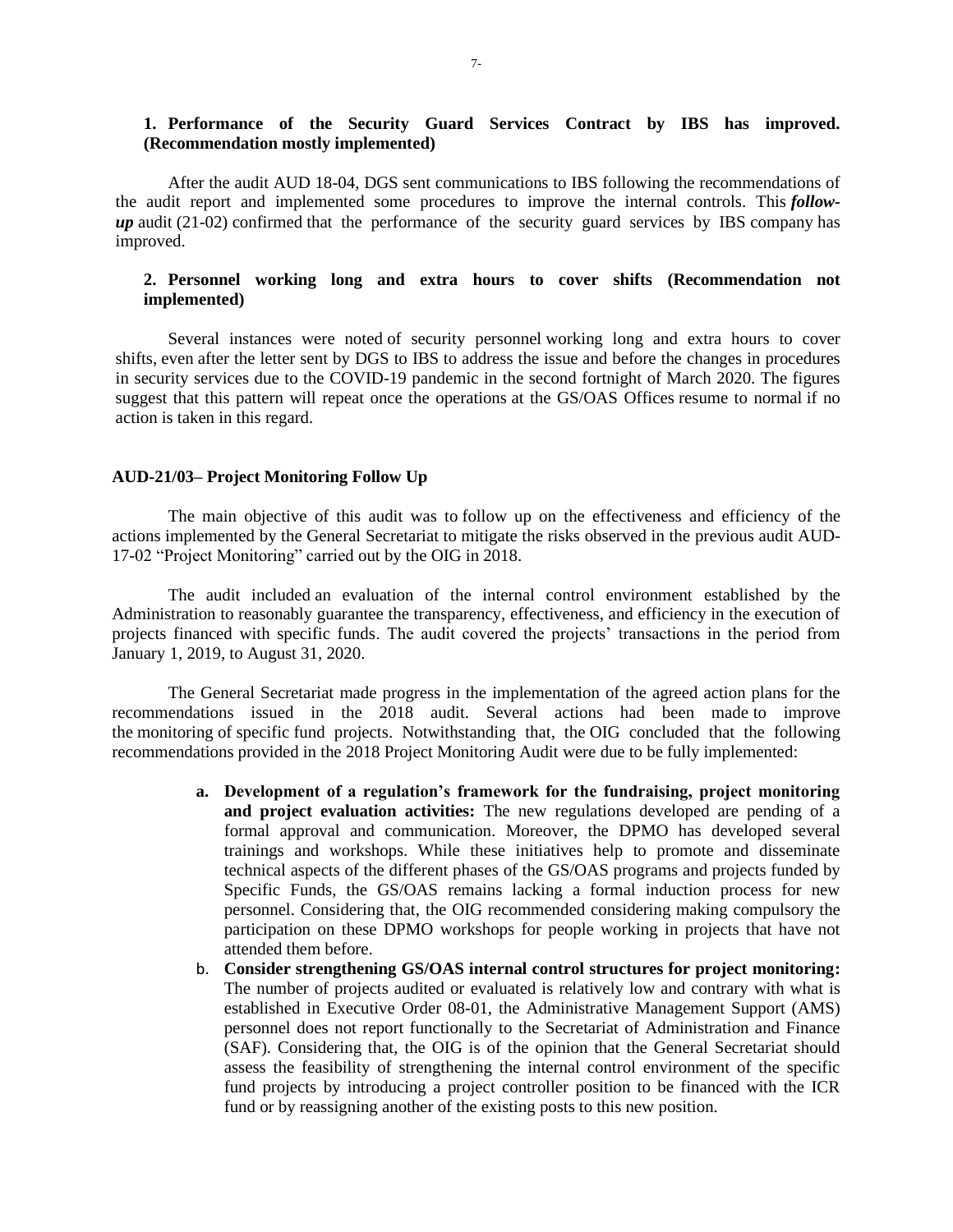#### **AUD-21/04– Common Costs and Other Disbursements**

The objective of this audit was to provide General Secretariat's Senior Management and Member States with independent and objective assurance of the disbursements and expenses -recorded under Chapter 12 - Basic Infrastructure and Common Costs.

The audit assessed whether the disbursements made in the audit period, were made in accordance with applicable established agreement, the GS/OAS internal regulations and the approved budget. During the execution of our audit, we noticed:

- 1) An adequate internal control environment for the functions of requesting, approving, and recording disbursements for the Chapter 12 - Basic Infrastructure and Common Costs. No issues were noted by the OIG in this audit.
- 2) An existing practice, both in the actual accounts and in the budget, some personnel and consultants reporting to the DGS (sub-program 124D) and the DOITS (sub-programs 124A and 124C) are included within object of expenditure 1-Recurring Personnel Expenses, and object of expenditure 8-Performance Contracts.

As in general, DOITS and DGS are part of the support process areas serving the entire Organization, for a sake of having the full view of their operational costs, the OIG recommends considering reclassifying those personnel and consultant costs currently in Chapter 12 to Chapter 11 in future budget exercises.

#### **AUD-21/05– Cash Management - GS/OAS Treasury Fund**

The office of the Inspector General co-sourced with (CLA) CliftonLarsenAllen LLP an internal audit to assess the efficiency and effectiveness of the OAS cash management process for the Treasury Fund. The audit covered the period from January 1, 2020, to June 30, 2021, and aimed to assess the following:

- 1) The efficiency and effectiveness of the GS/OAS cash management process for the Treasury Fund, including:
	- a. The reliability and accuracy of the cash flow forecasts used for the planning of cash needs.
	- b. The governance of the process, particularly the regulations in place for the investment of temporary cash surpluses.
- 2) The internal control framework in place for the safeguard of the GS/OAS Treasury Fund, including the evaluation of the segregation of duties.
- 3) The compliance with the existing regulations for the investment of temporary cash surpluses.

The audit concluded that overall, the staff were very knowledgeable of the processes and procedures for which they are responsible of. There was also an adequate level of internal control and faithful compliance with the provisions of the Organization's standards for the period evaluated. However, 5 areas of opportunity were identified, which are summarized below:

1) The current policies and procedures manual for the process are outdated.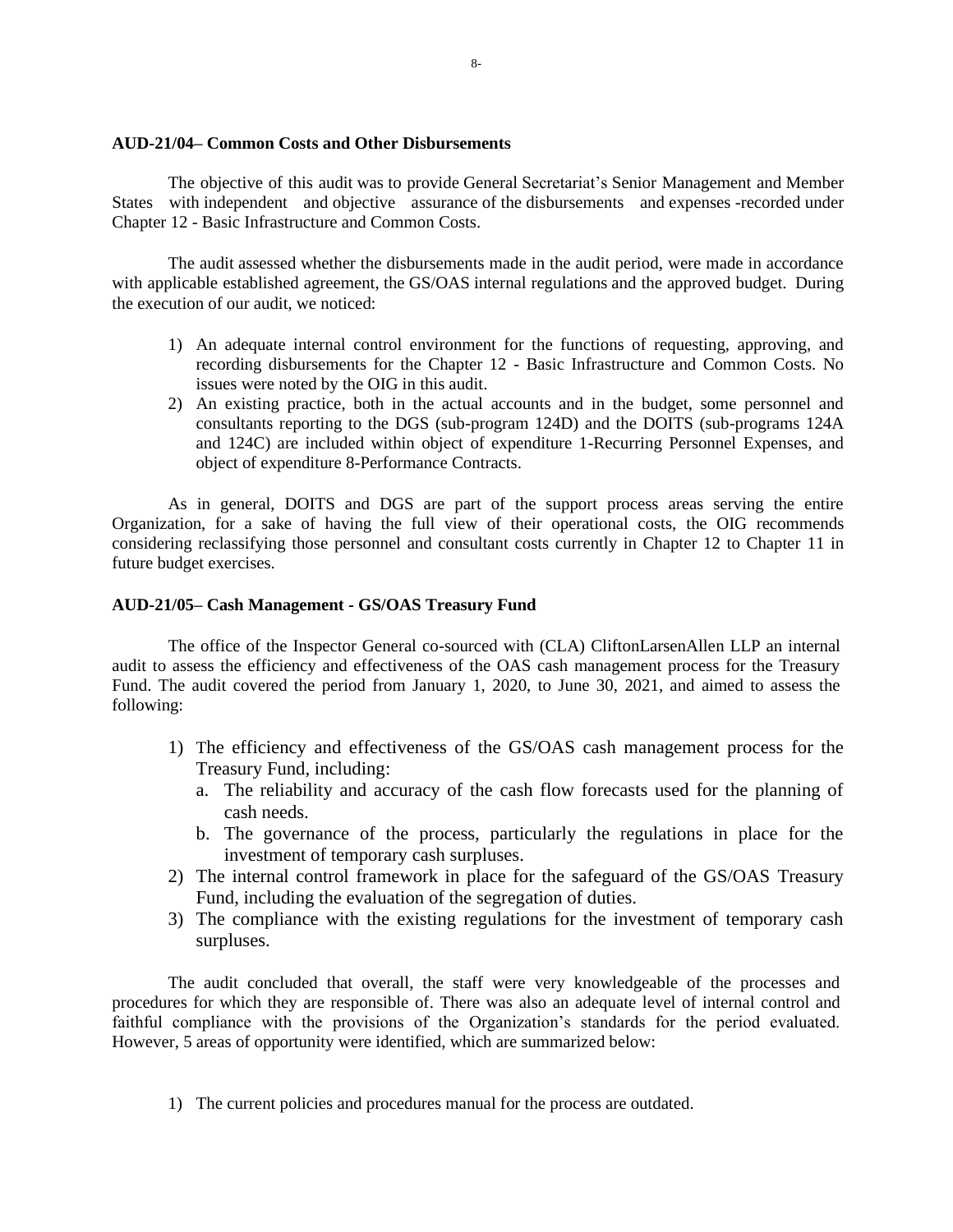- 2) There is no policy in the Organization to address cases of non-compliance with quota payments by Member States.
- 3) Some of the processes should be automated with the new OASCORE system.
- 4) Ensure proper training of staff in MS Dynamics as part of the OASCORE project.
- 5) There are no benefits of including bridge transactions (passthrough) within the Treasury Fund

# **AUD-21/07– Inspections of Personnel Transfers, Internal and External Competitions, and Reclassifications Included in the Program-Budget 2021 –1 st Semester 2021**

The General Assembly through Resolution AG/RES. 2957 (L-O /20), section (IV) Program Budget of the Organization for 2021 requested the following under the Human Resources section:

*"12 b. To instruct the Office of the Inspector General in its Semimanual reports to ascertain that personnel transfers, internal and external competitions, and reclassifications included in this program-budget are done in strict accordance with the applicable standards."*

As per the General Assembly instructions stated above, the OIG performed a review of the related personnel actions for the period from **January 1, 2021, to June 30, 2021**. The Department of Human Resources (DHR) provided the OIG with a list of **41 files/records** that covered personnel transfers, competitions, and reclassifications of posts.

The only observation noted was that as of June 30, 2021, there were four non-compliant cases of staff members receiving SDA payments for more than 18 months. From those cases, the DHR reported that two positions were in competition at the time of the report and that for other of the cases, the SDA payment was stopped a month after the audit period.

This is a recurrent matter noted by the OIG in previous reports of inspections of personnel transfers, competitions, and reclassifications (AUD-19-06, AUD-20-02 and AUD-21-01) for which a recommendation was issued, and it is being monitored quarterly as part of the OIG's follow up of audit recommendations.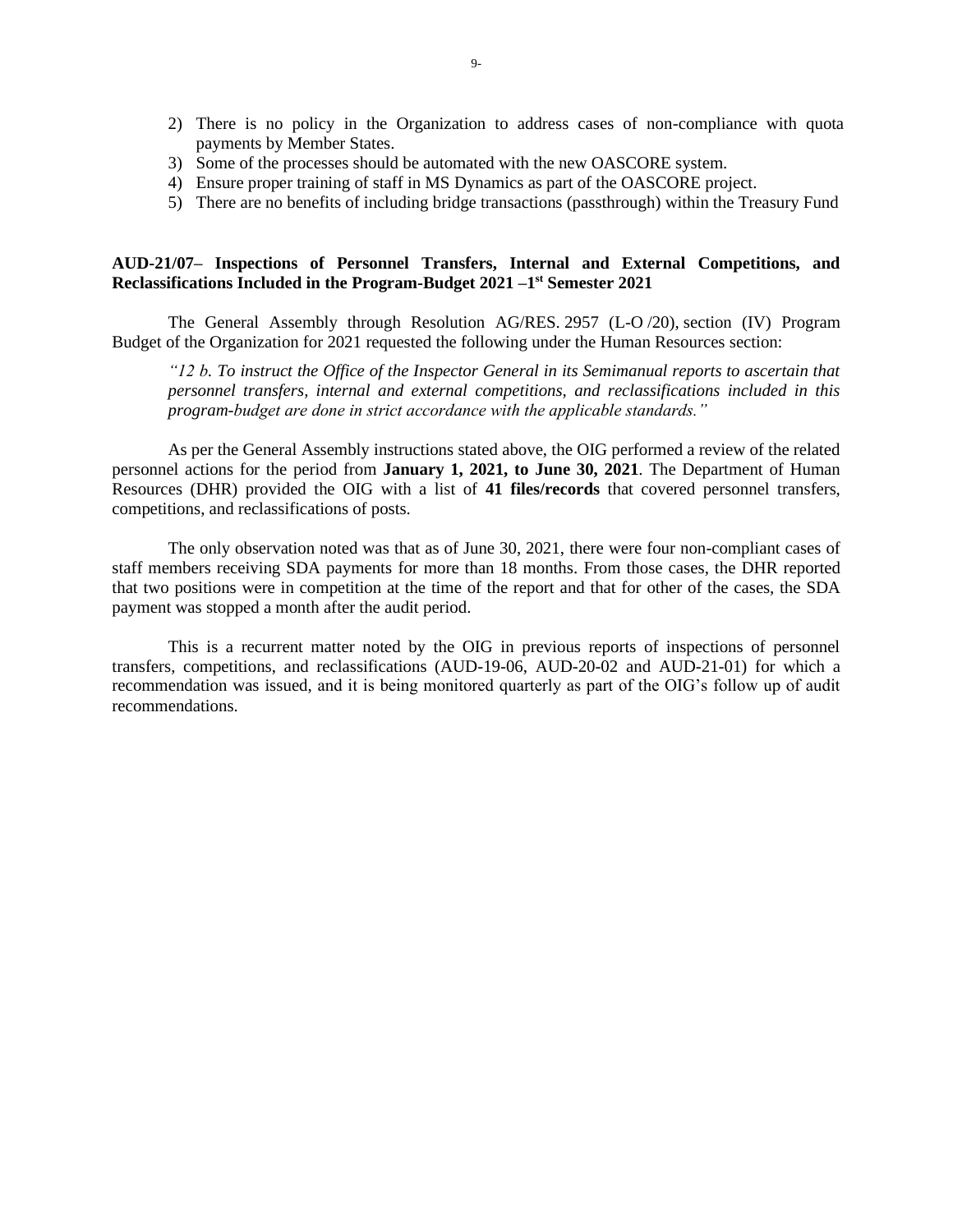#### **IV. Investigations**

<span id="page-10-0"></span>In the January 1 to December 31, 2021, period, the OIG's Investigation Section (hereinafter OIG/INV) processed eights investigative matters, four of which were completed. Of those received in this period one was a *"Special Request"* by the Secretary General, *(REV-20-08).*

| <b>Code</b>      | <b>Technical Area/Subject</b>                              | <b>Status as of</b> |
|------------------|------------------------------------------------------------|---------------------|
|                  |                                                            | 12/31/21            |
| <b>INV-20/04</b> | CICTE - Alleged Workplace Harassment                       | Closed              |
| <b>INV-20/06</b> | Possible Breach of Privacy - Staff's e-mail Redirection to | Closed              |
|                  | Group Account                                              |                     |
| <b>INV-20/07</b> | Alleged Workplace Harassment in the DGS                    | Closed              |
| <b>REV-20/08</b> | Alleged Assignment of Work to CPRs Without a Valid         | Closed              |
|                  | Contract                                                   |                     |
| INV-18/11        | Alleged Misconduct of OAS Staff Member                     | In Process          |
| <b>INV-20/01</b> | Alleged Irregularities at the IACHR Executive Secretariat  | In Process          |
| <b>INV-21/01</b> | Alleged Conflict of Interest in Hiring of CPR              | In Process          |
| <b>INV-18/10</b> | Alleged Irregularities in Program Administration           | <b>Not Started</b>  |

Details are reflected in the following table:

In accordance with the Uniform Guidelines for Investigations, all investigations conducted by the OIG/INV are administrative in nature and are intended to assist the Secretary General in fulfilling his internal oversight responsibilities with respect to the resources and staff of the Organization as well as to assist the OAS Permanent Council, the Audit Committee and the CAAP in their fiscal supervision duties (OAS General Standards, Article 120).

If, as an outcome of the investigative work, a staff member is found by a preponderance of the evidence to have engaged in misconduct, OIG/INV includes specific recommendations to the Secretary General for disciplinary measures or employment-related sanctions in accordance with the facts, findings and supporting documentation of each case. Staff Rule 111.1 - Disciplinary Measures, establishes that disciplinary measures shall be imposed by the Secretary General: at the recommendation of the corresponding Office or Department Director, including the Inspector General.

Specific OIG/INV recommendations for staff members are omitted from this report in order to protect the privacy of the respective personnel and confidentiality of any related administrative internal processes.

The results of the completed investigations were as follows:

## **INV-20/04–CICTE -Alleged Workplace Harassment**

On June 22, 2020, through Memorandum DHR/284/20 entitled "Referral of a possible case of Workplace Harassment –Inter-American Committee Against Terrorism's employee (CICTE/SMS)", the Department of Human Resources (DHR), requested ex officio to the Office of the Inspector General (OIG) to evaluate the opening of an investigation for possible serious or recurrent workplace harassment by a CICTE's employee.

During the formal investigation phase the OIG's Investigations Unit (OIG/INV) took sworn statements from 21 witnesses. Excluding CICTE employee's direct supervisor, of the remaining 20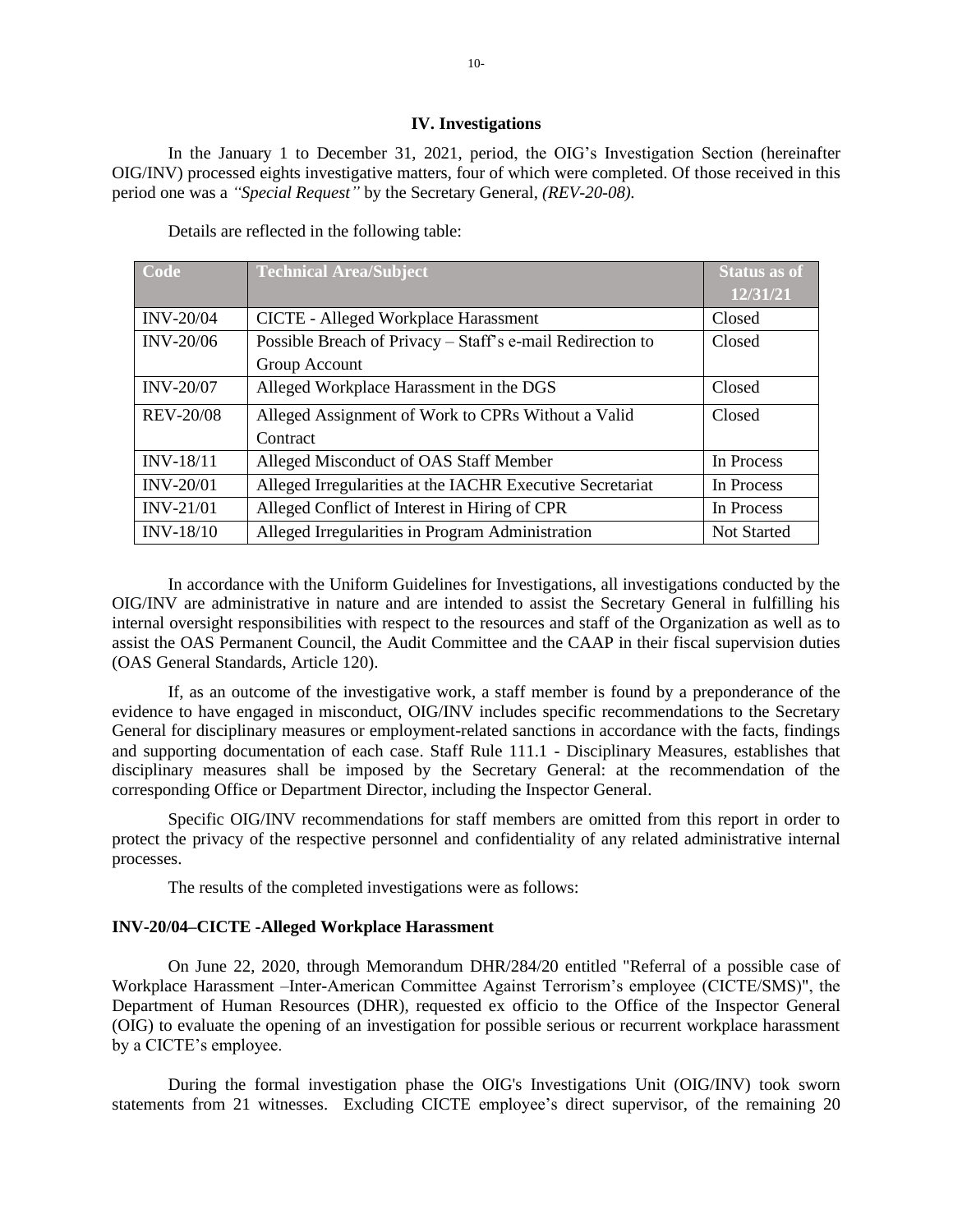people interviewed, 16 (80% of the interviewed population) reported having witnessed and/or being direct recipients of at least one of the behaviors typified as improper on the part of CICTE's employee. The investigation established that CICTE's employee incurred in a variable and at times aggressive behavior pattern that violates the provisions of the Policy. However, the testimonial evidence gathered did not establish that any person reported/expressed feeling threatened in their integrity and personal safety by said CICTE's employee. As a mitigating factor the OIG was able to confirm that sinceMay2020the employee has taking measures to address the behavioral issues reported.

As a corollary of the above, the OIG recommended to the Secretary General the imposition of a written censure, and to reassess the current position of CICTE's employee within the structure of the Organization, preferably in one that does not involve supervisory responsibility.

#### **INV-20/06–Possible Breach of Privacy–Staff's email Redirection to Group Account**

This investigation arises due to an ex officio measure carried out by the Office of the Inspector General (OIG). On September 9, 2020, the OIG sent to a CICTE employee, an official communication through his institutional email account and later learnt that the employee's email account had been redirected to his entire team in apparent contradiction with the GS/OAS Administrative Memorandum 120 -Information Security Policy.

After gauging all information available, and analyzing GS/OAS rules and regulations, in particular the Information Security Policy, the OIG/INV established that the redirection was made without CICTE's employee's consent.

The investigation noted that the redirection of emails of staff members in administrative leave, had been a common practice of the General Secretariat and not a sole even directed against the CICTE employee with malice. Considering that the OIG, after careful consideration, concluded that the better way to address this issue in a holistic way was by sending a written reminder to the DHR and DOITS of their obligations to comply and enforce the Administrative Memorandum 120. Failure to do so in the future should be subject to disciplinary measures for the officers involved.

#### **INV-20/07–Alleged Workplace Harassment in the DGS**

On September 29, 2020, a contractor's employee filed a complaint with the Office of the Inspector General (OIG) against an employee of the GS/OAS Department of General Services (DGS)for abuse of power and workplace harassment. In his complaint the contractor's attendant pointed out the existence of malice and abuse of authority in an incident dated 10/30/2019, which he added had not been isolated.

The OIG/INV undertook several steps to clarify whether the DGS' employee conduct/behavior was in violation of GS/OAS rules and regulations. The OIG/INV established from the sworn interviews and documentary evidence available, that the DGS' employee did not harass the complainant during the incident reported.

Notwithstanding the above, the sworn interviews conducted by the OIG/INV with all individuals involved, evidenced the lack of a collaborative work dynamic between the areas of parking and security within the DGS. In this regard, the OIG recommended several actions to the senior management of DGS and the SAF to address the situation, including the issuance of written notes to the people involved and the review of the organizational structure of the DGS.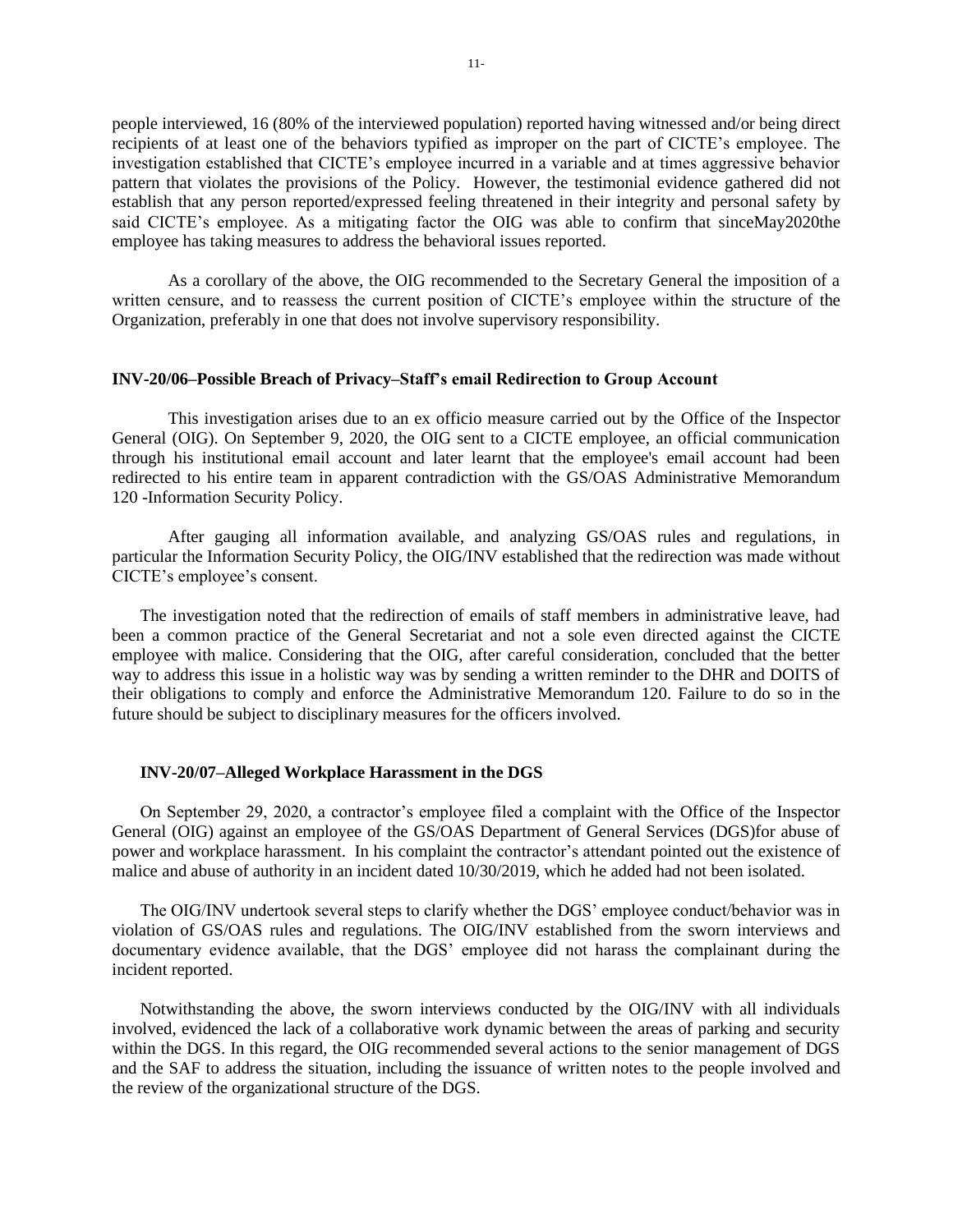#### **REV-20/08 –Alleged Assignment of Work to CPRs Without a Valid Contract**

At the request of the Office of the Secretary General on Dec. 16, 2020, the OIG undertook a special review to gauge whether certain retroactive payments to consultants were appropriate and to learn the reasons behind work assignments to consultants without a valid contract, which appeared to contravene standing rules and guidance, namely Memorandum OSG/254-17.

The OIG determined that based on the information analyzed it was proper for the project manager, in this case a consultant, to request the payments. However, the OIG also concluded that the project manager did not comply with the contractual terms in his/her own contract by awarding work without a prior contract to two fellow CPR consultants; this lapse in internal control apparently derived from an inadequate internal management on the part of General Secretariat personnel.

The evidence showed that this was not the first time that the project's consultants worked without a valid contract and allegedly with the knowledge of GS/OAS personnel, as illustrated in an email chain.

Based on the aforementioned and the analyzed information, the OIG made several recommendations, including the following: Lacking the assignment of a consultant or Staff Member, either full-time or in part-time capacity, to act as an administrative support officer, the project manager was to be trained to obtain the proper knowledge of the financial and administrative systems of the GS/OAS and thus be able to adequately manage all facets of the program.

Additionally, due to its breadth, relevance and for the program's continuity within projects financed by donors, it was recommended that an additional after-action review be done to ascertain shared responsibilities, identify lessons learned and areas for improvement that would eventually help reinforce the supervision and the coordination of the same. The OIG deemed that this self-assessment would ensure the continuous enhancement of the internal processes of the GS/OAS.

#### **V. Status of Audit Recommendations**

<span id="page-12-0"></span>The OIG monitors on a quarterly basis the status of pending outstanding OIG audit recommendations within the GS/OAS. Subsequently, in a quarterly presentation, an analysis and the results of such monitoring are reported to the CAAP.

In the period from January 1 to December 31, 2021, a total of 24 high/medium priority audit recommendations were monitored, of which eight were deemed as fully implemented. For the remaining 16 still open recommendations, in most of the cases the General Secretariat had already initiated the actions needed to address them.

<span id="page-12-1"></span>In accordance with resolution AG/RES. 2957 (L-O/20), paragraph IV.30.a. – Annex II.21 AG/RES.2971 (LI-O/21)) of Program-Budget for 2022 of the Organization, the OIG will continue with this oversight and its reporting.

#### **VI. Training**

In accordance with the Institute of Internal Auditors (IIA) Standard 1230 – Continuing Professional Development, the OIG endeavors to make training an essential part of staff development in order to sustain and enhance their knowledge, skills, and other competencies to ensure that they are adequately prepared to meet the Organization's needs.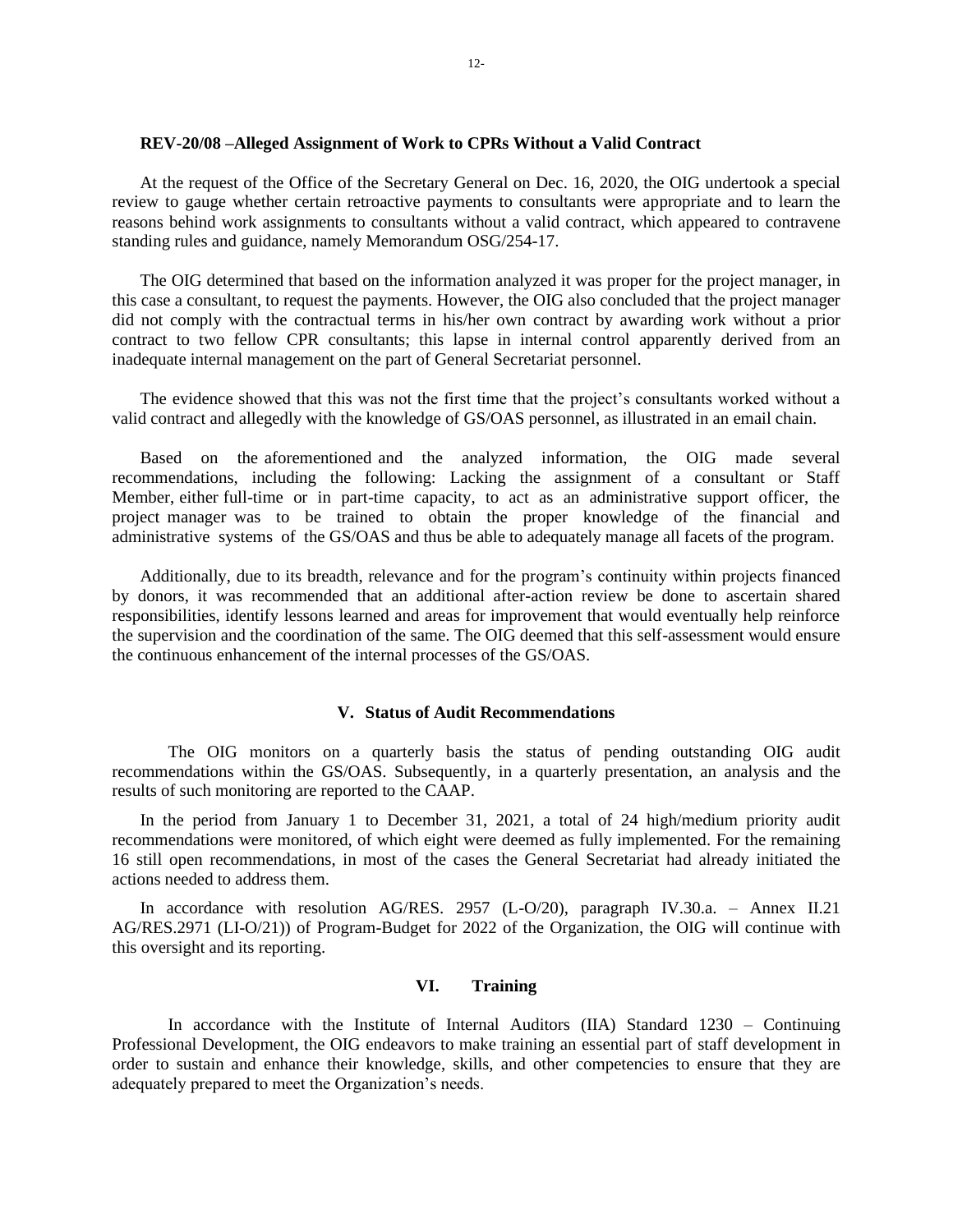| <b>OIG Trainings from January 1- December 31 2021</b>                        | <b>Institution</b>  |
|------------------------------------------------------------------------------|---------------------|
| Oversight of Corporate Culture: A Core Asset in Driving Performance          | <b>AICPA</b>        |
| The IIA Washington DC's Ethics Event                                         | The IIA             |
|                                                                              | Washington D.C      |
| IT General Controls Certificate Program                                      | The IIA             |
| COSO Enterprise Risk Management Certificate Program                          | The IIA             |
| Introduction to Agile Auditing                                               | The IIA             |
| <b>Audit Reports - Communicating Assurance Results</b>                       | The IIA             |
| Risk Fraud and Illegal Acts (Two Courses)                                    | The IIA             |
| COSO Internal Control Certificate Program                                    | The IIA             |
| <b>Audit Report Quality</b>                                                  | The IIA             |
| Use of the inclusive communication guide for the OAS Secretary General       | <b>OAS-SODOEC</b>   |
| Fraud Conference - 32nd Annual                                               | <b>ACFE</b>         |
| <b>Beating Burnout</b>                                                       | Cigna               |
| Insider Threat: Cases and Controls to Prevent Internal Fraud                 | i-sight-webinar     |
| Search Engine Skills for Workplace Investigators                             | i-sight-webinar     |
| The Art of Questioning Getting the Truth in Interviews                       | <b>ACFE</b>         |
| Building Effective Sexual Harassment Prevention Policies and Training        | i-sight-webinar     |
| "Tips, Templates and Best Practices for Conducting Investigations Remotely". | i-sight-webinar     |
| Proofreading                                                                 | <b>USA</b> Graduate |
|                                                                              | School              |
| Productivity Tips/ 7 Microsoft Word & Excel 2016/365                         | Udemy               |

During the period of January 1 to December 31, 2021, the OIG staff virtually completed the following Web-based e learning, Video-based Learning, Webinars and/or Virtual Classrooms:

The attendance led to the accrediting of **97.5** Continuing Professional Education (CPE) credits during the 2021 for OIG Staff.

# <span id="page-13-0"></span>**VII. OIG Participation at Meetings and Coordination with Other Oversight Bodies**

The OIG staff participated in some meetings of the CAAP, as well as observers in various committee meetings and working groups of the General Secretariat that may affect internal controls, such as the Contract Awards Committee.

The OIG also remained in communication with the External Auditors of the Organization, as well as with other oversight bodies of the GS/OAS to ensure proper coordination, coverage and minimize duplication of efforts.